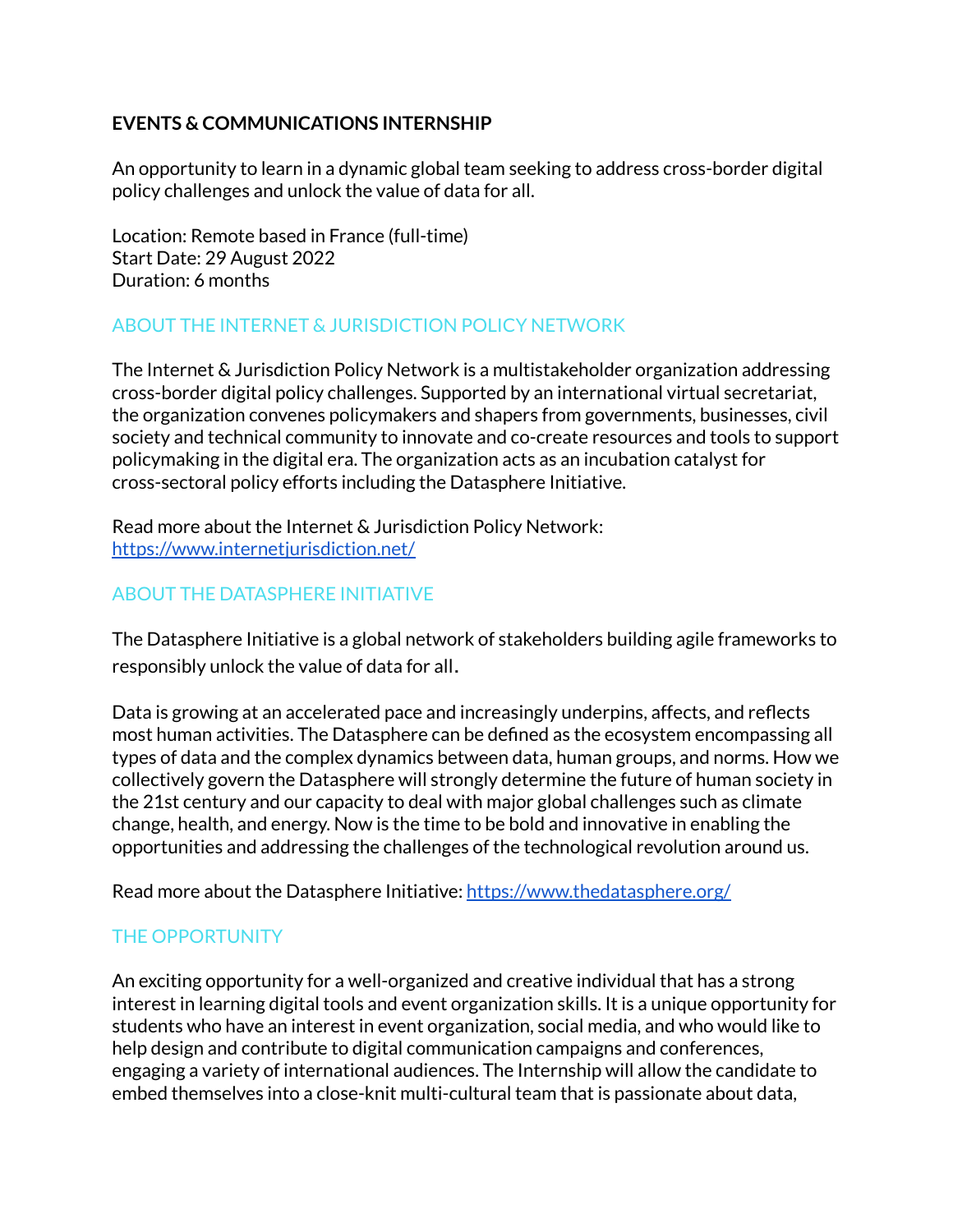breaking stakeholder and sectoral silos and addressing inequality and governance challenges of our digital society.

### MAIN RESPONSIBILITIES

#### **EVENT ORGANIZATION**

Supporting the organization of events engaging participants from governments, the private sector, and civil society from around the world.

- Track events related to the work of the Datasphere Initiative and the Internet  $\&$ Jurisdiction Policy Network and identify potential partnership opportunities.
- **●** Format and prepare conference materials such as agenda, participant lists, PowerPoint slides, and registration platforms.
- Attend virtual events and support note-taking of meetings.

#### **DIGITAL COMMUNICATIONS**

Contributing to the development of communications materials and social media strategies

- Support the implementation of the communications strategy (keep websites up to date, upload blog posts, preparation of press releases, online presence, etc.).
- Prepare, layout, clean, and proofread documents and reports.
- Update and monitor social media channels (LinkedIn, Twitter, YouTube, Instagram, Medium) and support the design and strategic planning of more complex social media campaigns ahead of major events.
- Track the metrics of Datasphere Initiative's and Internet & Jurisdiction Policy Network digital portfolio and publication downloads (website, social media, Google analytics).
- Schedule social media content on Tweetdeck prepared by the Events & Communications Coordinator.
- Review social media activity and make suggestions to engage in discussions.
- Contribution to and distribution of institutional and community newsletters.
- Prepare and present bi-annual communication reports.
- Draft and schedule a monthly newsletter (Zoho Campaign).

#### **STAKEHOLDER RELATIONS**

Providing administrative support to the Datasphere Initiative Network and team

- Update the CRM and contact lists including tagging, management, and cleaning of excel spreadsheets.
- Schedule meetings.